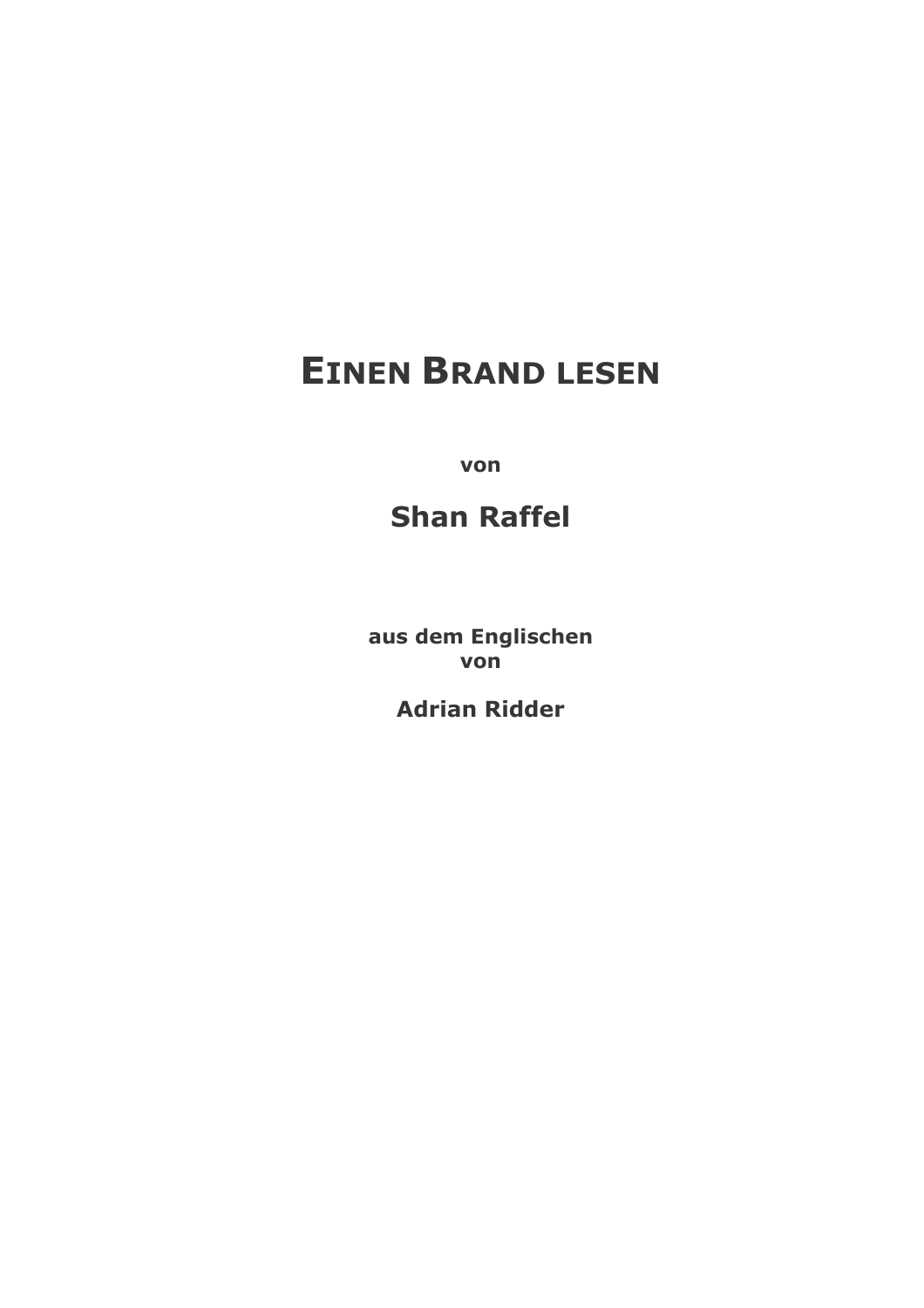Bei jedem Brand gibt es Anzeichen, die dem Feuerwehrmann dabei helfen können, festzustellen, wie weit der Brand bereits entwickelt ist und - noch viel wichtiger - welche Veränderungen des Brandverhaltens sich mit großer Wahrscheinlichkeit noch ereignen werden. Die Fähigkeit, einen Brand in dieser Art und Weise zu lesen, ist unentbehrlich, um sicherzustellen, dass die jeweils richtigen Strategien und Taktiken zur Brandbekämpfung angewandt werden. Nur ein Feuerwehrmann, der seine Entscheidungen basierend auf Wissen und Erfahrung trifft und sich nicht auf (Rate-)Glück verlässt, ist dazu fähig, einen Brand "zu lesen".

#### **ANZEICHEN**

Bei einem Einsatz muss eine ganze Bandbreite an Informationen schnell aufgenommen und verarbeitet werden. Dieses Dokument befasst sich vor allem mit Anzeichen, die bei einem Zimmerbrand auftreten.

Feuerwehrleute, die einen Zimmerbrand bekämpfen, müssen Signale wahrnehmen können, aus denen Rückschlüsse auf den Zustand des Brandes gezogen werden können.

Diese Indikatoren können in vier große Gruppen aufgeteilt werden:

#### 1. RAUCH

Farbe und Dichte Volumen und Ort Höhe der Rauchschicht Pulsieren

# 2. LUFTSTRÖME

Geschwindigkeit und Richtung Verwirbelungen oder ruhiges Strömen "Pfeifende" Geräusche

#### 3. WÄRME

Verrußen von Fenstern und keine sichtbaren Flammen Blasenwerfen lackierter Oberflächen plötzlicher Wärmeanstieg

#### **4. FLAMMEN**

Farbe Volumen Ort

#### **RLWF-BEWERTUNG**

Eine Bewertung von Rauch, Luft, Wärme und Flammen (RLWF; engl. SHAF: Smoke, Air, Heat, Flame) ist ein wichtiger Teil der ersten und auch der darauf folgenden dynamischen Risikobewertungen. Sie erlaubt es dem Einsatzleiter, den Zustand des Brandes zu bewerten und festzustellen, ob und welche Veränderungen dieses Zustandes die Sicherheit der eingesetzten Mannschaft gefährden könnten. Darüber hinaus ist so die Auswahl der effektivsten Vorgehensweise möglich. Jede Einheit sollte mit Hilfe einer RLWF-Bewertung das Risiko in ihrem Abschnitt bewerten. Die gewonnenen Erkenntnisse sollten dem Schnell-Einsatz-Team (SET; soweit vorhanden) und dem Einsatzleiter mitgeteilt werden, damit ein möglichst genaues Lagebild erstellt werden kann. Dieses Lagebild muss immer wieder aktualisiert werden.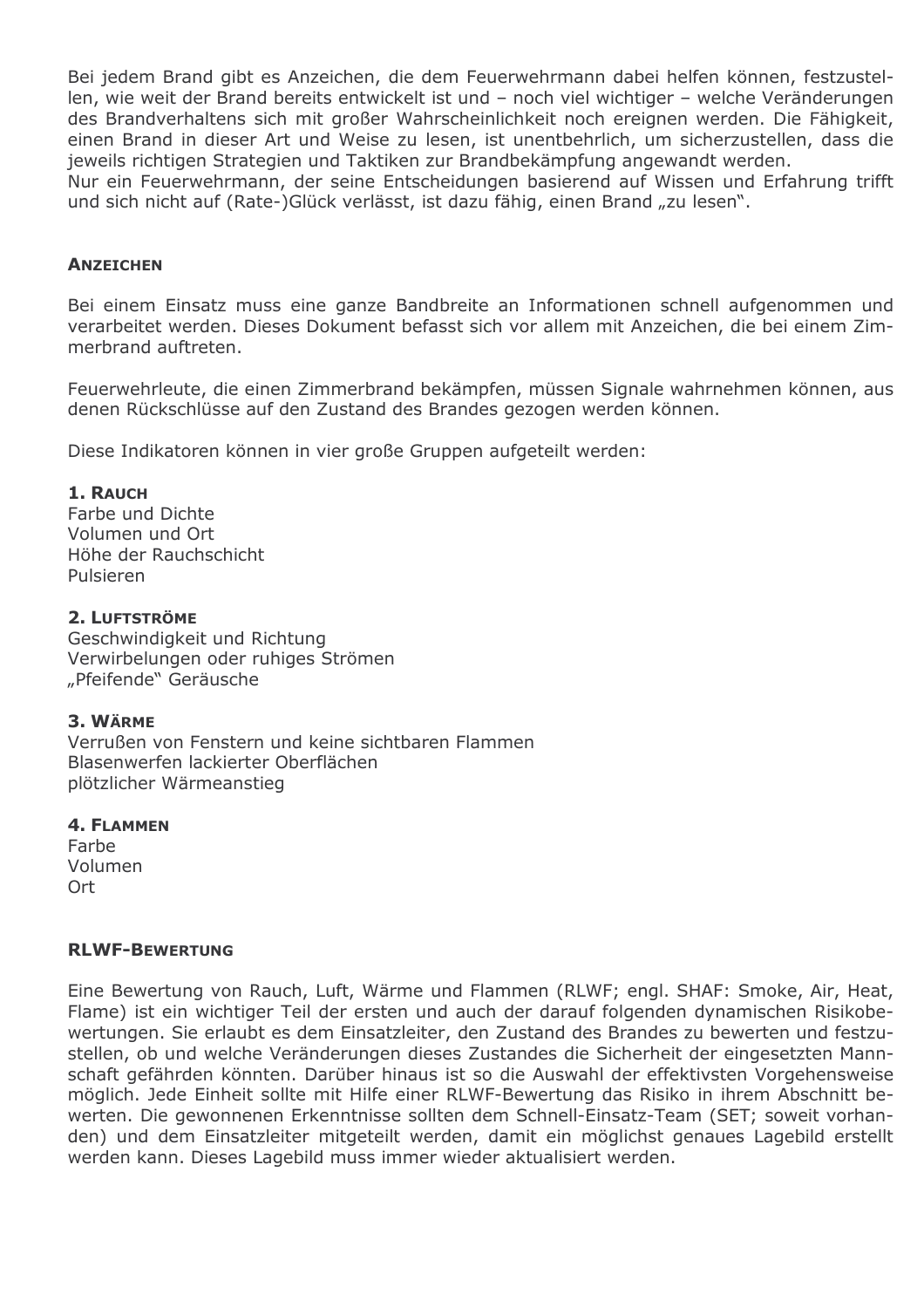# 1. RAUCH

# **Farbe und Dichte:**

Die Farbe des Rauches verändert sich je nach freigesetzten Verbrennungsprodukten und der vorhandenen Belüftung. Es existieren einige allgemeine Grundsätze, die bei der ersten Lageerkundung angewandt werden können:

Dunkler Rauch deutet häufig auf eine Verbrennung unter fetten Bedingungen hin, bedingt durch eine eingeschränkte Sauerstoffversorgung des Brandes. Bei Bränden mit offener Flamme und bei Schwelbränden wird der im brennbaren Stoff enthaltene Kohlenstoff freigesetzt, weshalb der Rauch eine sehr dunkle Farbe besitzt. Bei zu niedrigen Temperaturen oder wenn zu wenig Sauerstoff für eine Verbrennung mit offener Flamme zur Verfügung steht, wird der brennbare Stoff ohne Flammenerscheinung zersetzt (Pyrolyse) und der Großteil des Kohlenstoffs verbleibt im brennbaren Stoff, wodurch ein Rauch hellerer Färbung entsteht.

Man muss beachten, dass mit der Entwicklung des Brandes aufgrund der großen Wärme auch in angrenzenden Räumen die Pyrolyse einsetzen kann, wodurch sich dort brennstoffreicher, weißer Rauch bildet.

Mit fortschreitender Entwicklung des Brandes senkt sich die Rauchschicht ab und ihre Dichte nimmt zu.

#### **Allgemein:**

Rauch hellerer Färbung weist häufig darauf hin, dass aufgrund zunehmender Raumtemperaturen eine Anhäufung von Pyrolyseprodukten vorhanden ist.

Dunkler Rauch deutet darauf hin, dass fette Bedingungen vorliegen, entweder weil die Verbrennung nur unvollständig abläuft oder weil der Brennstoff aufgrund seiner Molekülstruktur nur schlecht brennbar ist.

Es ist wichtig, auf Veränderungen in der Rauchschicht zu achten.



Auf diesem Foto sind in der Öffnung oben links deutlich die leichteren Pyrolyseprodukte zu erkennen (zwischen den einzelnen Räumen besteht keine Verbindung). Die Öffnung oben rechts steht in Verbindung mit dem Brand unten; der dunkle Rauch weist auf eine fette (Sauerstoffkontrollierte) Verbrennung hin.

Abb. mit freundlicher Genehmigung von Wayne Atkins.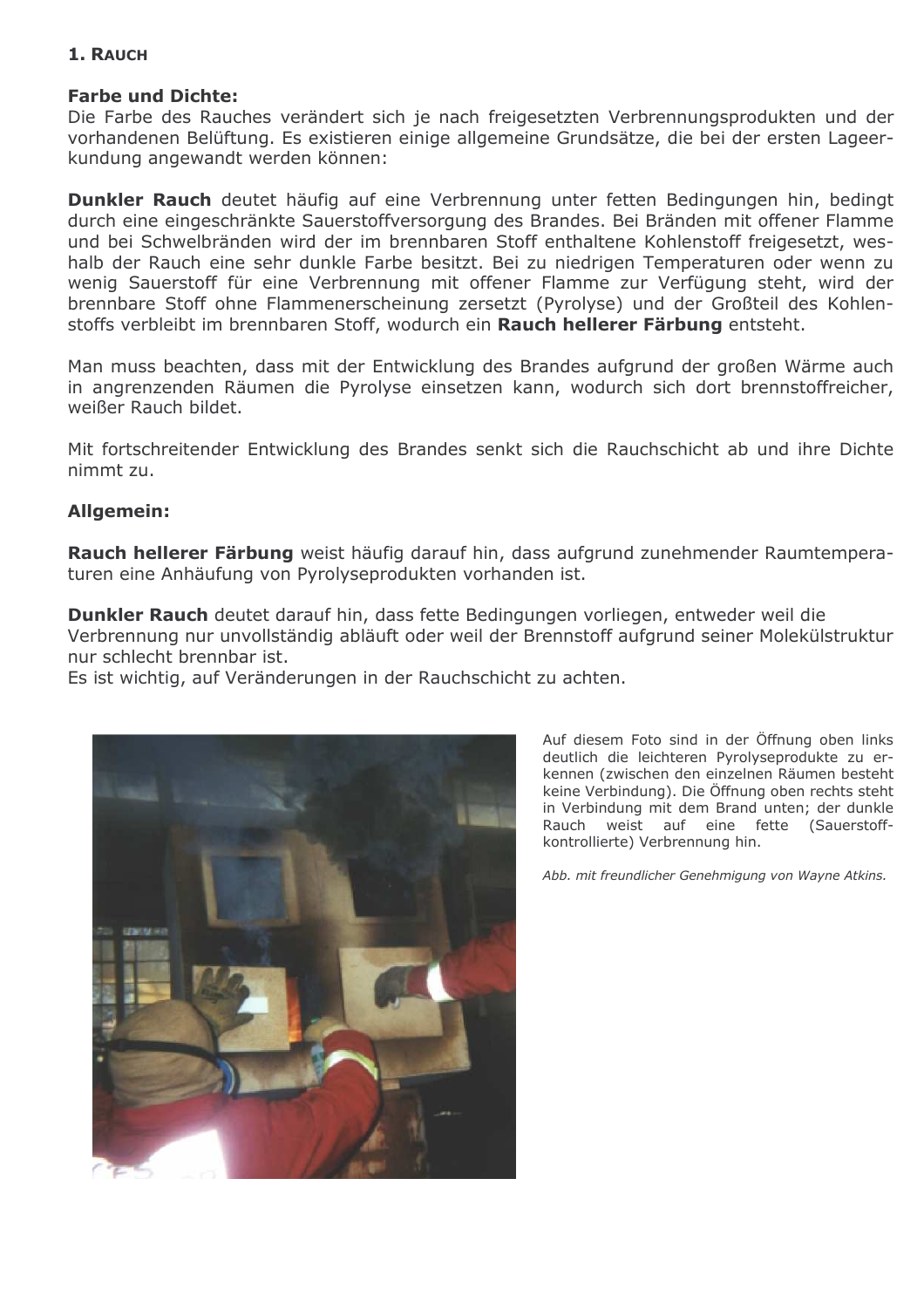# Volumen und Ort

Das Volumen des Rauchs kann dabei helfen, die Größe und den Ort des Brandes zu bestimmen. Diese Bestimmung muss jedoch nicht in allen Fällen verlässlich sein und kann sogar zu Fehleinschätzungen des Brandortes, der Brandgröße und seines Entwicklungsstadiums führen. Rauch kann sich durch nicht zugängliche Hohlräume, Schächte u.ä. ausbreiten und somit an Orten vorhanden sein, an denen normalerweise nicht mit ihm gerechnet wird. Sicherlich haben viele Feuerwehrleute schon die Erfahrung gemacht, dass aus einem Gebäude große Mengen Rauch austraten, sich später jedoch herausstellte, dass die Brandfläche relativ klein und/oder an einem völlig unvermuteten Ort war.

Grundsätzlich steigt erwärmter Rauch nach oben. Wenn er dabei auf horizontale Hindernisse stößt, breitet er sich horizontal aus, bis er durch weitere vertikale Öffnungen weiter nach oben steigen kann. Je weiter die Strecke ist, die der Rauch zurücklegt, desto kühler wird er, was u.a. dazu führt, dass eine teilweise Vormischung von Luft und Rauch zustande kommt. Wie bei jedem Anzeichen, das von einem Brandes ausgeht, ist es sehr wichtig, es nicht isoliert zu betrachten.

# Höhe der Rauchschicht

Mit Fortentwicklung des Brandes senkt sich die Rauchschicht ab und die Dichte der Brandgase nimmt zu.

Daher:

- 1. Eine hohe Rauchschicht kann daraufhin hinweisen, dass der Brand sich erst im Anfangsstadium befindet.
- 2. Eine sehr niedrige Rauchschicht kann auf sehr fette, Backdraft-ähnliche Bedingungen hinweisen.
- 3. Ein plötzliches Heben der Rauchschicht kann darauf hinweisen, dass irgendwo Belüftung stattgefunden hat.
- 4. Eine allmähliche Absenkung der Rauchschicht kann auf eine Ansammlung der Brandgase und einen bevorstehenden Flashover hinweisen.
- 5. Ein plötzliches Absinken der Rauchschicht kann auf eine unmittelbar bevorstehende Intensivierung des Brandes hinweisen.



Heller Rauch weist häufig auf einen hohen Prozentsatz von unverbrannten Pyrolyseprodukten hin.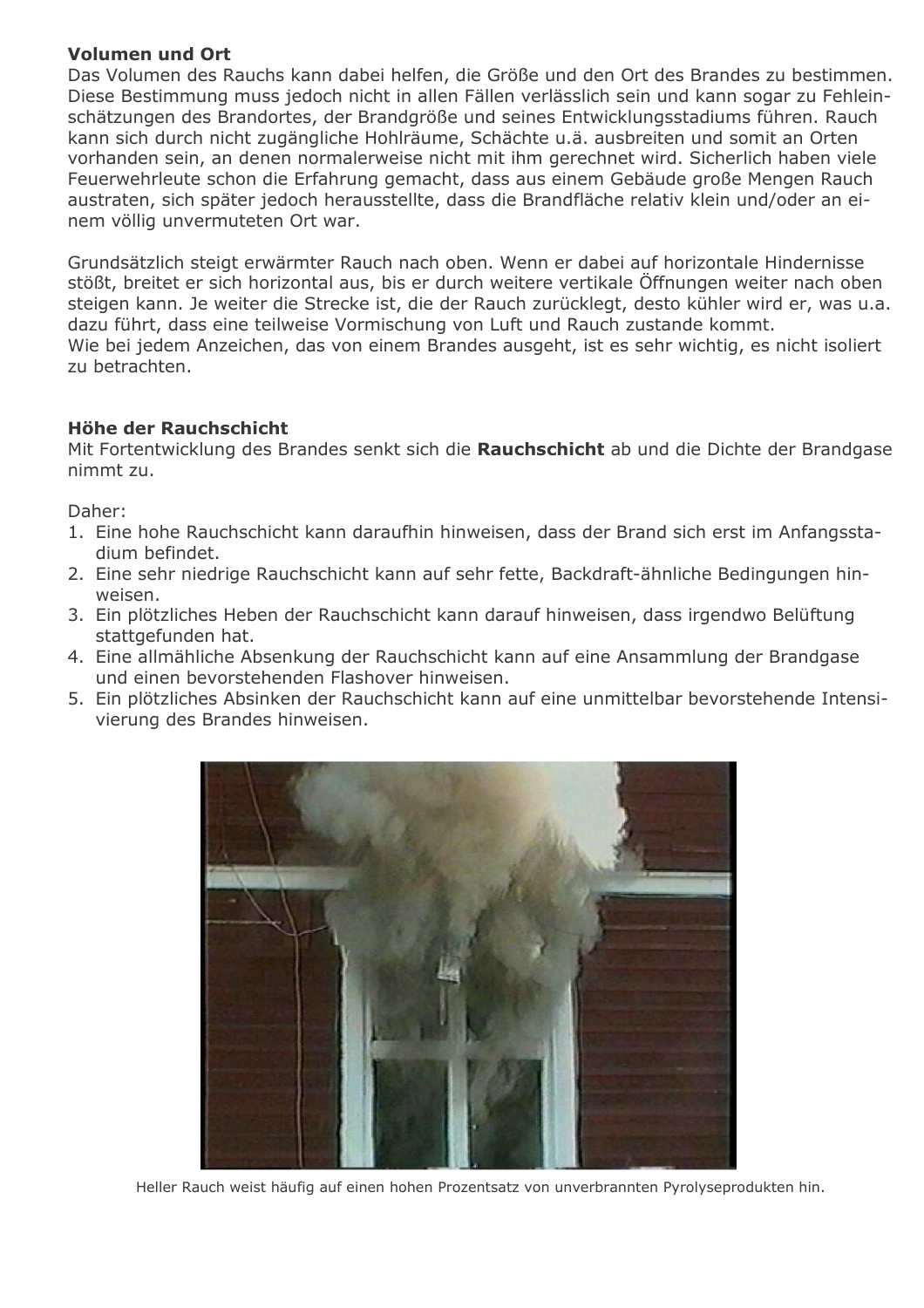

Diese Abbildungen zeigen das Absinken der Rauchschicht bei der Entwicklung eines Brandes hin zum Flashover. Abb. mit freundlicher Genehmigung von Tim Watkins

#### **Pulsieren**

Rauch, der pulsierend aus kleineren Öffnungen ausströmt, kann auf einen Zuluftkontrollierten Brand hindeuten, was bedeutet, dass aufgrund von nur begrenzter Sauerstoffzuführung Druckunterschiede vorliegen. Wenn die Sauerstoffzufuhr kleiner wird, verlangsamt sich auch der Verbrennungsprozess, was wiederum dazu führt, dass die Temperatur sinkt und die Brandgase kontrahieren.

Wenn vermehrt Luft an den Brand gelangt, nimmt seine Intensität zu und der Druck erhöht sich wieder solange, bis die zugeführte Luft verbraucht ist und der Prozess von vorne beginnt. In einigen Fällen kann sich diese Situation soweit entwickeln, dass Potential für einen Backdraft vorhanden ist.

Rauch, der pulsierend aus größeren Öffnungen austritt, muss im Zusammenhang mit den herrschenden Luftströmen "gelesen" werden und wird daher im nächsten Abschnitt behandelt.

#### **LUFTSTRÖME**

Ein Luftstrom entsteht durch die Bewegung von Luft zum Brandherd und die Bewegung von überhitzten Verbrennungsprodukten vom Brand weg. Der wissenschaftliche Begriff ist "Schwerkraftströmung".

#### **Geschwindigkeit und Richtung**

Wenn an einem Brandraum eine Öffnung geschaffen wird, strömen die erwärmten Gase im oberen Bereich der Öffnung aus und kühle Luft strömt im unteren Bereich der Öffnung in den Raum. Ein vollständiges und plötzliches Einströmen von Luft kann auf einen bevorstehenden Backdraft hinweisen. In einigen Fällen ereignet sich kurz nach dem Einströmen ein schnelles Ausströmung von Luft/Gase und sofort danach der Backdraft.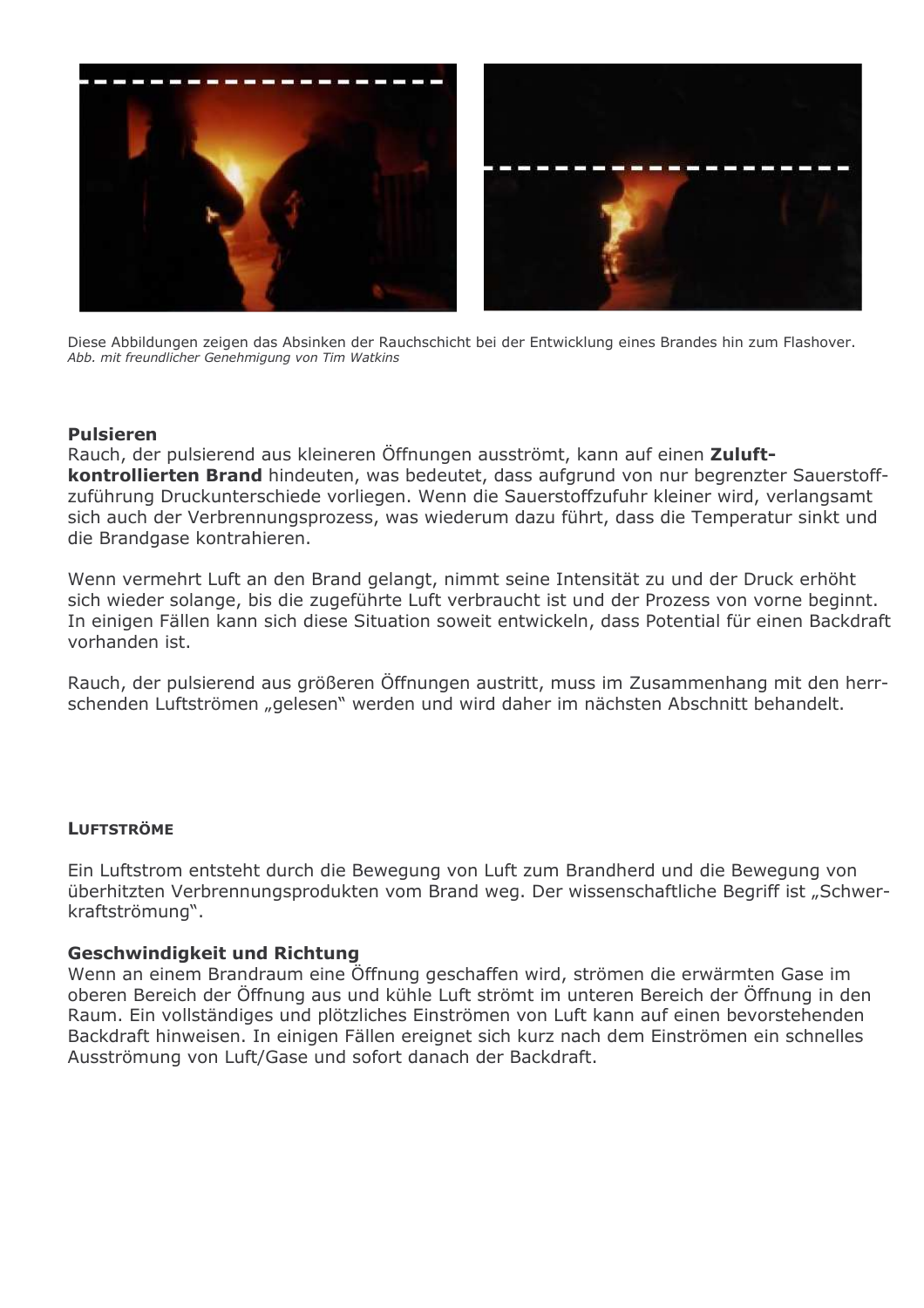# Verwirbelungen oder ruhiges Strömen

Wenn die Luftströmung langsam und laminar (d.h. flächenförmig) verläuft (ruhig), kann das ein Hinweis darauf sein, dass sich der Brand erst im Anfangsstadium befindet und höchstwahrscheinlich noch Brennstoff-kontrolliert ist. Wenn die Luftströmung jedoch schnell und mit Verwirbelungen verläuft (oft ist auch die Rauchschicht relativ niedrig), kann dies auf einen weiter entwickelten, Zuluft-kontrollierten Brand hinweisen. Kräftiges Pulsieren des Luftstroms ist ein deutliches Signal für einen Zuluft-kontrollierten, aktiven Brand.

# "Pfeifende" Geräusche

Auftretende Pfeifgeräusche können darauf hinweisen, dass aufgrund von Druckunterschieden Luft durch kleine Öffnungen in den Brandraum hinein und wieder hinaus gedrückt wird. Dies lässt auf einen Zuluft-kontrollierten Brand schließen.

Beachte: Man kann diese Geräusche eventuell wegen des Einsatzstellenlärms nur schwer wahrnehmen.

# **WÄRME**

Bei der ersten Lageeinschätzung sollte man auf folgende Indikatoren achten, beinhalten, welche Aufschluss über die Brandtemperatur geben können:

# Schwarzfärbung oder Haarrissbildung an Fenstern

Die Schwarzfärbung weist auf fette Verbrennungsbedingungen hin (Backdraftpotential), während eine Haarrissbildung auf hohe Temperaturen schließen lässt. Bei der Schaffung von Öffnungen sollte unter diesen Umständen vorsichtig vorgegangen werden.

# Blasenwerfen lackierter Oberflächen

Neben der Beobachtung von evtl. durch die Wärme entstandener Blasen kann auch ein kurzer Sprühstrahlimpuls auf eine Tür oder Oberfläche abgegeben werden, um festzustellen, ob diese heiß ist; falls die Oberfläche heiß ist, wird das Wasser dort, wo große Wärme vorhanden ist, schnell verdampfen. So kann man in manchen Fällen feststellen, wie hoch im hinter der Tür liegenden Raum die Rauchschicht ist, da die Verdampfung des Wassers normalerweise nur bis zu der Höhe auftritt, bis zu der sich die Rauchschicht abgesenkt hat.

# Plötzlicher Wärmeanstieg

Ein plötzlicher Anstieg der Temperatur wird oft als Vorzeichen für einen kurz bevorstehenden Flashover oder Backdraft genannt. Ein Wärmeanstieg deutet oft darauf hin, dass eine Art von Brandgasverbrennung im Deckenbereich stattgefunden hat, was für den Feuerwehrmann möglicherweise nur schwer zu beobachten ist. Ein plötzlicher Wärmeanstieg tritt erst kurz vor einer Schnellen Brandausbreitung auf. Er ist deshalb kein verlässlicher Hinweis mit genügend Vorwarnzeit.

Indem man kurze Sprühstöße in den Overhead abgibt, kann man einen Temperaturcheck vornehmen. Wenn die abgegebene Wassermenge wieder mehr oder weniger vollständig aus dem Rauch zurückkommt, liegt die Temperatur in diesem Bereich der Rauchschicht unter 100 °C. Falls das Wasser jedoch nicht wieder zurückkommt und ein "zischendes" Geräusch vernommen wird, deutet dies darauf hin, dass die Temperatur über 100 °C liegt.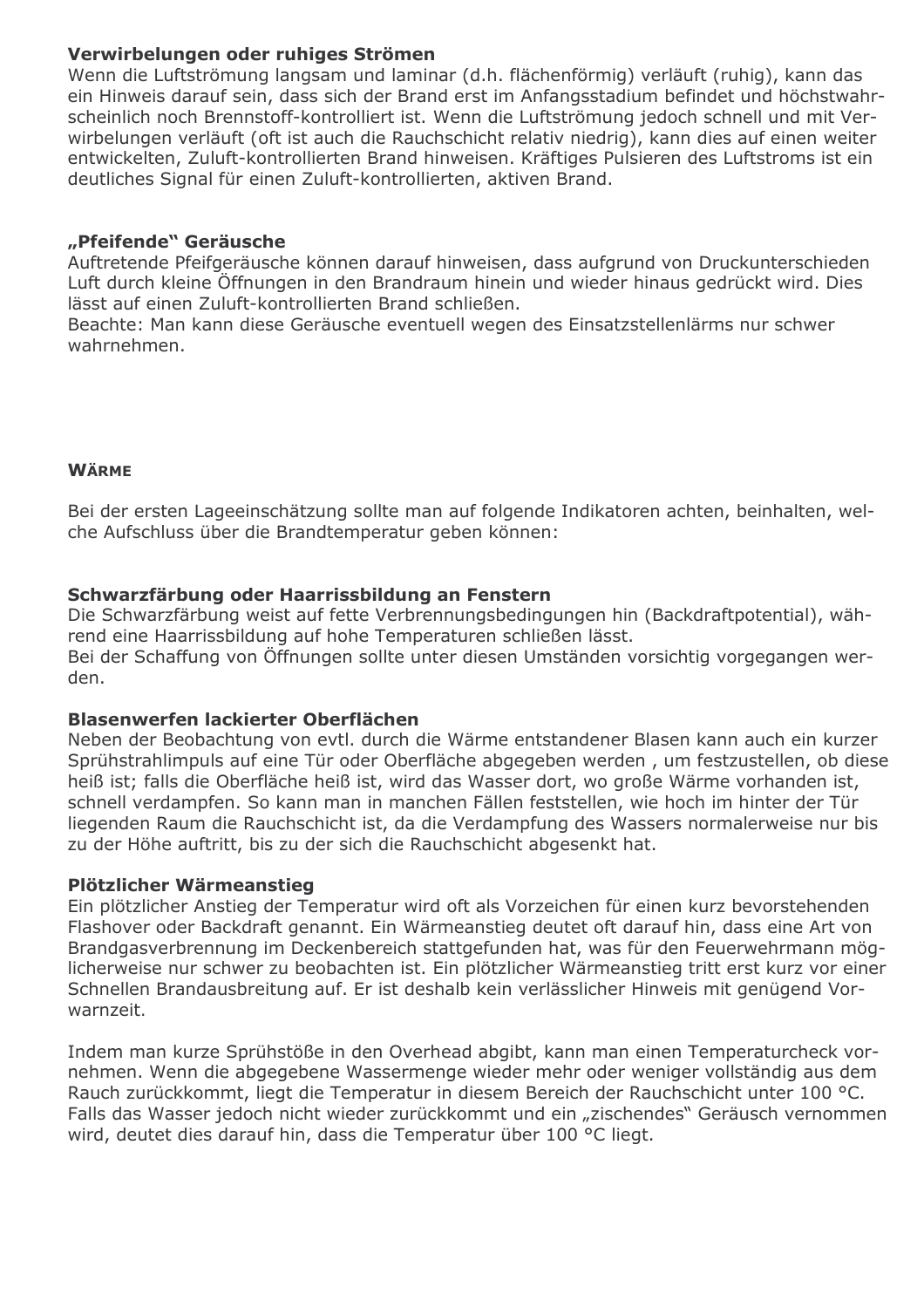Die Feuerwehrleute können vorsichtig eine behandschuhte Hand nach oben strecken, um zu fühlen, ob im Rauch hohe Temperaturen herrschen. Falls so keine übermäßig große Hitze festgestellt wird, kann zwischen Handschuh und Überjacke ein kleiner Bereich der Haut freigelegt werden und damit die o.g. Prozedur wiederholt werden. Regelmäßig durchgeführte derartige Temperaturchecks helfen den Feuerwehrleuten beim Feststellen von Temperaturveränderungen und können ihnen eine Vorstellung von den vorliegenden Temperaturschichtungen geben.

#### **FLAMMEN**

Die Färbung der Flammen kann darüber Aufschluss geben, welche Art von Stoff brennt. Dies kann jedoch auch irreführend sein, da ein und derselbe Stoff je nach Art der Verbrennung mit verschiedenfarbigen Flammen brennen kann. So brennt z.B. mit Luft vermischtes Flüssiggas mit einer bläulichen Flamme (aufgrund des Vorhandenseins von CO<sub>2</sub>). Wenn der Brennstoff mit Luft durch Diffusion vermischt wird, ist die Flamme aufgrund des Vorhandenseins von Kohlenstoffpartikeln jedoch gelblich gefärbt.

Ein weiteres Beispiel ist der Brand einer Spanplatte in einem Raum. Bei ausreichender Luftversorgung wird diese Platte mit einer gelblichen Flamme verbrennen. Ist die Sauerstoffkonzentration im Raum jedoch niedriger als normal, verändert sich die Farbe der Flamme und wird rötlich-orange.

Im Allgemeinen weisen gelbliche Flammen bei einem Zimmerbrand auf eine ausreichende Luftversorgung hin. Rötlich-orange Flammen sind ein Zeichen dafür, dass die Sauerstoffkonzentration nur unzureichend ist und eine fette Verbrennung vorliegt. Auch die Form bzw. Gestalt einer Flamme kann über die Art der auftretenden Verbrennung Aufschluss geben. Die rötlich-orange Flammen, die von einer fetten Verbrennung herrühren, sind oft turbulent und besitzen eine eher kurze Wellenform. Die Entzündung von angesammelten Pyrolyseprodukten führt zu einer sehr hellen, gelben Flamme, die manchmal fast durchsichtig ist. Erstaunlicherweise ist in diesem Fall die Form der Flammen größer und die Flammen bewegen sich eher Jangsam. Die Bildung von blauen Flammen in der Nähe der Trennschicht zwischen Rauchschicht und rauchfreiem Bereich hat ihre Ursache wohl im Vorhandensein von Kohlenmonoxidansammlungen, die dort in den Zündbereich gelangt sind.

Wie bei allen Anzeichen, auf die im Zuge der RLWF-Bewertung geachtet wird, ist es wichtig, den Ausgangszustand der Flammen (Form/Farbe) festzustellen und im Verlauf des Einsatzes gezielt auf Veränderungen dieses Zustandes zu achten.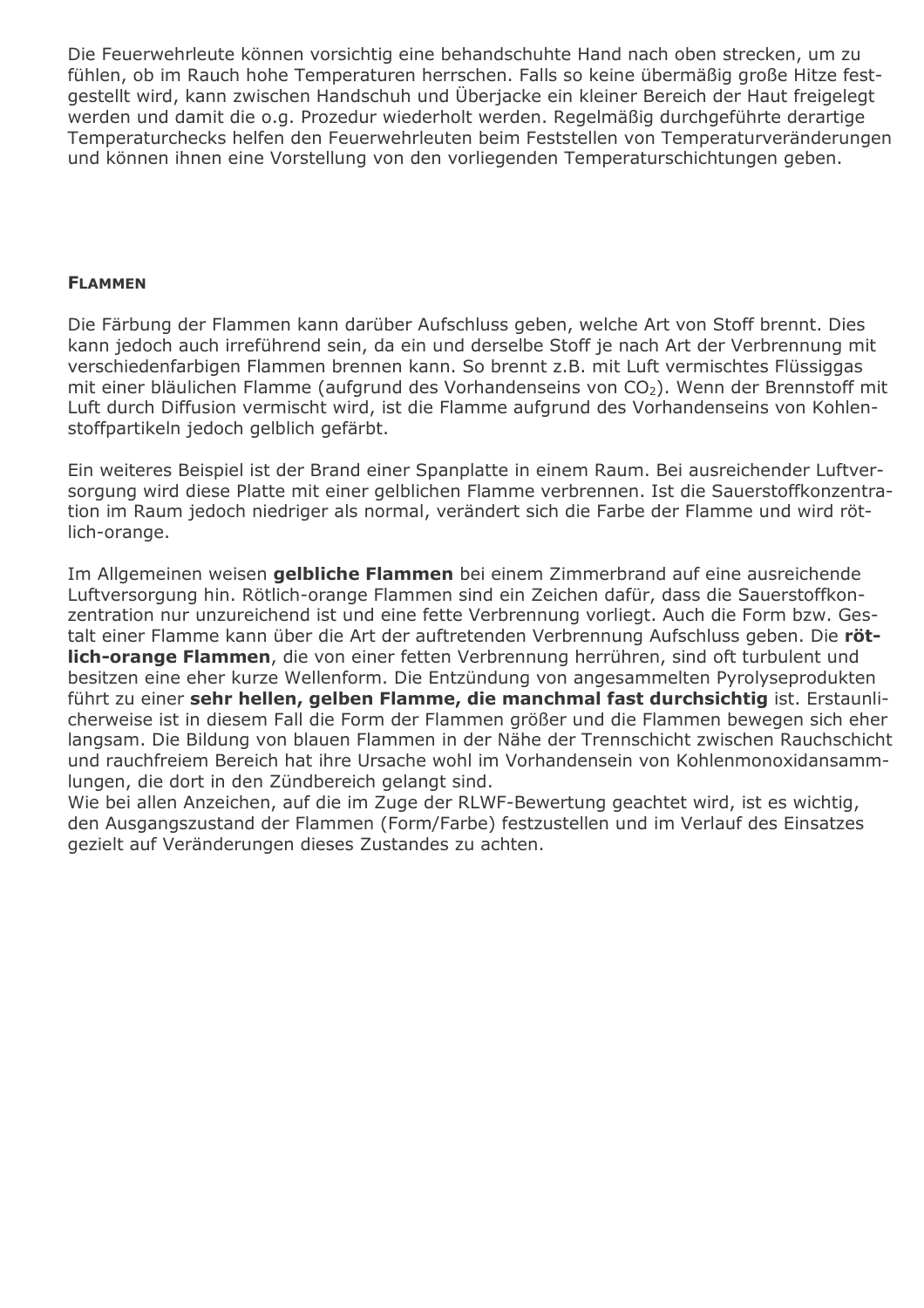

Abb. mit freundlicher Genehmigung von Wayne Atkins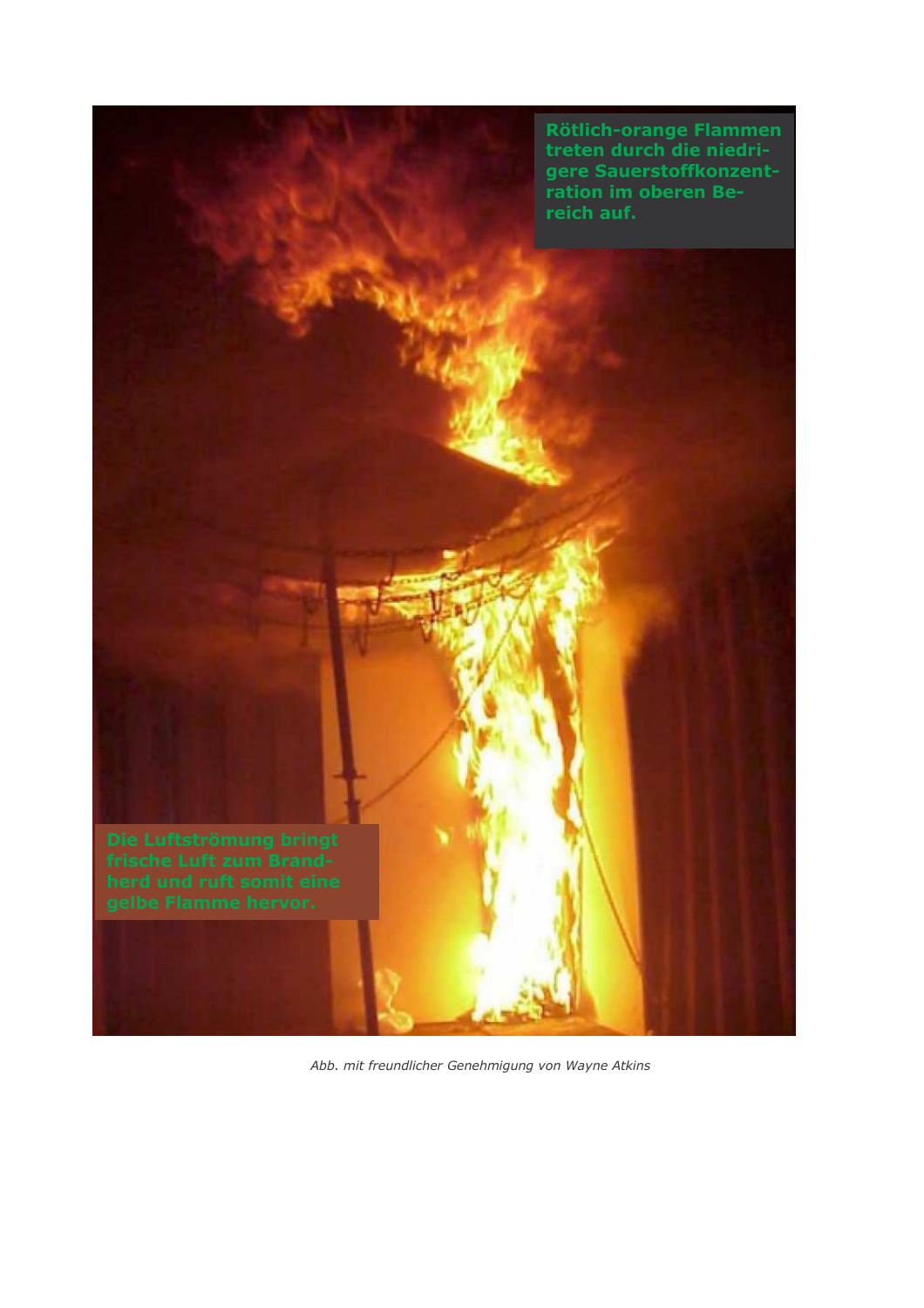

Feuerwehrleute in GB beim Training zum Verhalten im Innenangriff, der Grundlage zum Erlernen der Fähigkeit, einen Brand "lesen" zu können Abb. mit freundlicher Genehmigung von Ian Roberts

#### **DYNAMISCHE GEFÄHRDUNGSANALYSE**

#### Zusammenfassung:

Eine umfassende Lageerkundung ist eine essentiell wichtige Vorraussetzung um sicherzustellen, dass die sicherste und effizienteste Methode der Brandbekämpfung angewandt wird. Insbesondere kann ein Plan zur Taktischen Ventilation erst dann sicher entwickelt bzw. durchgeführt werden, nachdem eine RLWF-Bewertung durchgeführt wurde. Eine Gefährdungsanalyse im Einsatz ist dynamisch und muss immer wieder durchgeführt werden, bis der Einsatz abgeschlossen ist. Einen Brand zu "lesen" ist sowohl ein wichtiger Bestandteil bei der Entwicklung eines umfassenden taktischen Einsatzplanes, als auch bei der persönlichen Gefährdungsanalyse, die jede Einsatzkraft für seinen Bereich bzw. Auftrag erstellen sollte.

Diese Fähigkeiten sollten durch die Kombination von theoretischem Unterricht, Brandversuchen im kleinen und später im größeren Maßstab und falls möglich durch sehr sorgfältig durchgeführte und immer unter Kontrolle gehaltene Zimmerbrände in echten Gebäuden entwickelt und geschult werden. Des Weiteren kann die Auswertung von Videoaufzeichnungen realer Brände dabei hilfreich sein, ausreichende Kenntnisse in diesem Bereich zu erlangen. Auf jeden Fall ist jedoch praktische Erfahrung notwendig, um die Fähigkeit, einen Brand zu lesen, vollständig zu entwickeln.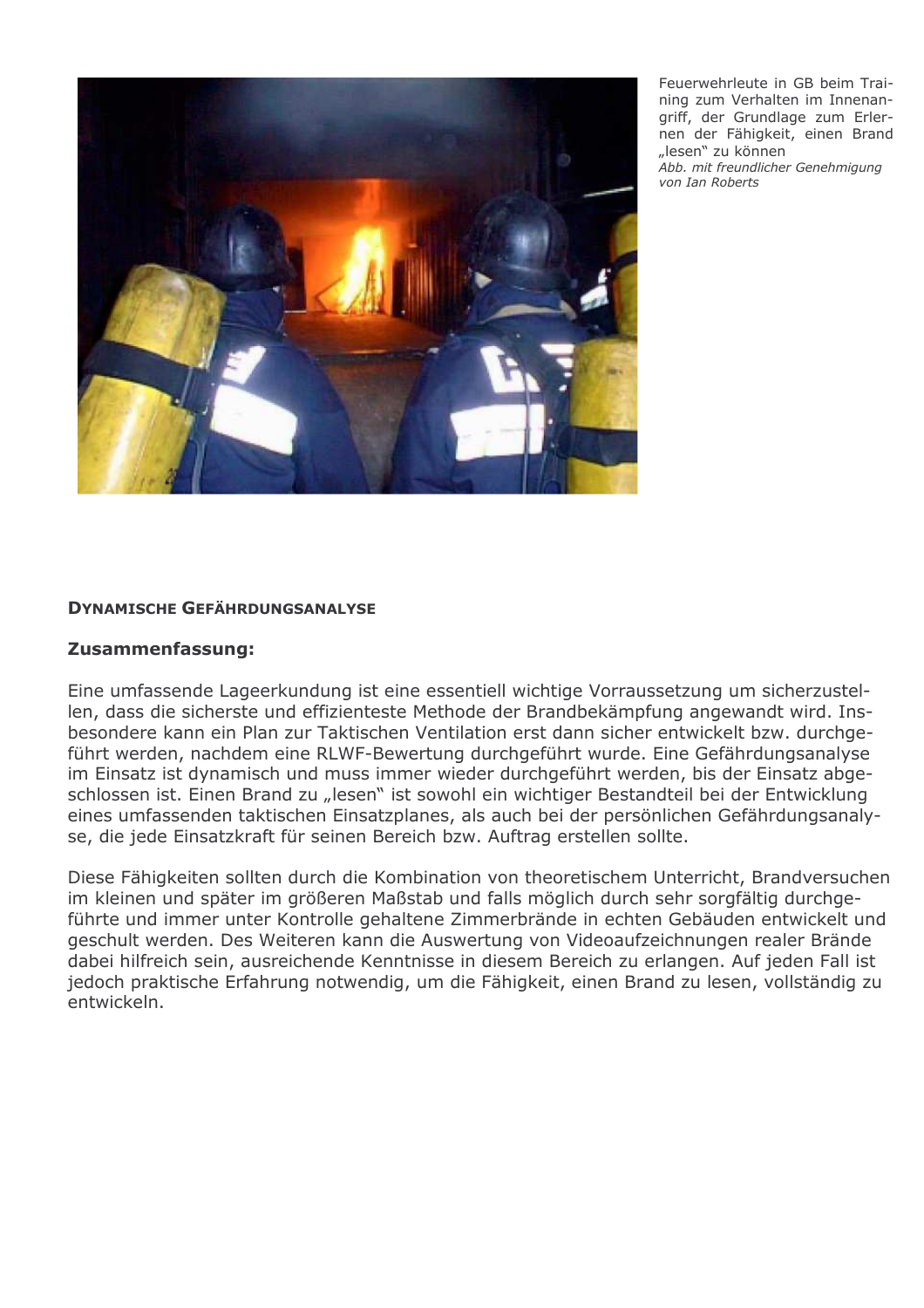

Schwedische Feuerwehrleute haben die Fähigkeit, einen Brand zu "lesen", bis zur Perfektion entwickelt, seitdem in der Mitte der 1980er Training für das Verhalten im Innenangriff eingeführt wurde. Abb. mit freundlicher Genehmigung von Ian Roberts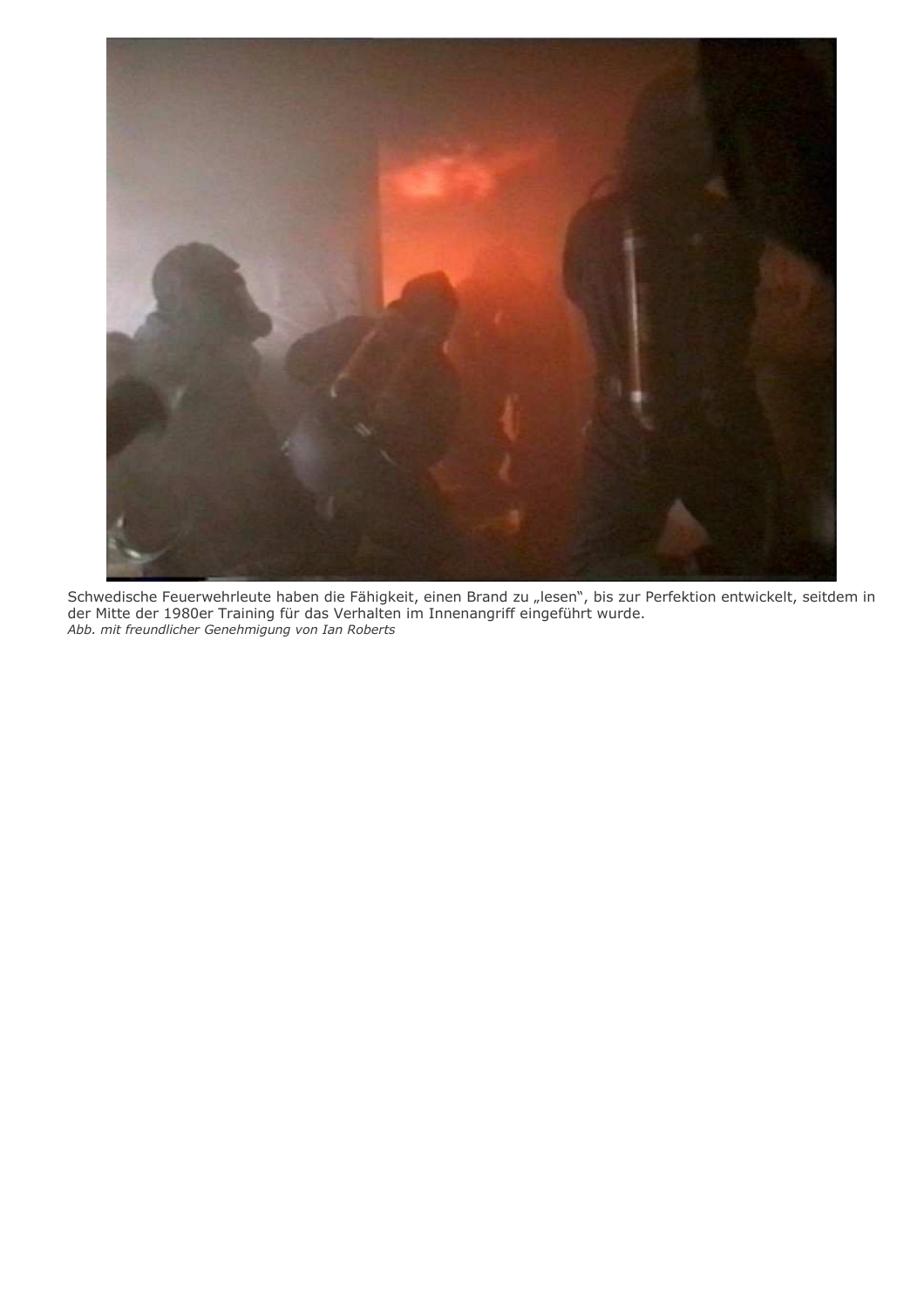# **Hinweise zur Terminologie:**

Die Feuerwehr wird manchmal dafür kritisiert, dass sie von wissenschaftlich exakten Begriffen abweicht. Viele der Begriff, die in diesem Dokument verwendet werden, mögen für den Leser neu sein. Wann immer internationale wissenschaftliche Begriff verwendet werden konnten, habe ich das getan. Manchmal sind jedoch wissenschaftliche Begriffe für Feuerwehrleute im Einsatz unpraktisch und nicht hilfreich, da sie z.B. zu lang sind oder ihre Bedeutung den Feuerwehrleuten nicht bekannt ist. Viele der Definitionen in diesem Dokument wurden so verfasst, dass der Hauptzweck, nämlich die Anzeichen für Gefahrsituationen dem Leser näher zu bringen, erleichtert wird. Einige dieser Begriff stammen aus Schweden und wurden z.T. angepasst, um dem Sprachgebrauch britischer, australischer [und deutscher, d. Übers.] Feuerwehrleute zu entsprechen. Diese Begriffe haben sich als sehr nützlich erwiesen, eine schnelle und unmissverständliche Verständigung über die verschiedenen Brandbedingungen in mehreren Ländern zu ermöglichen. Insbesondere wurden Begriffe und Erklärungen des schwedischen Brandingenieurs Krister Giselsson und der britischen Experten John Taylor und Paul Grimwood verwendet.

Für weitere Informationen können Sie Shan Raffel gerne unter sraffel@tpg.com.au kontaktieren.

Shan Raffel ist ein Berufsfeuerwehrmann aus Brisbane, Australien. Seine Dienstzeit erstreckt sich schon über mehr als 19 Jahre, von denen er über 13 als Führungsdienstgrad tätig ist. Er lernte realistisches Training für das Verhalten im Innenangriff (TVIA) in Schweden und Großbritannien kennen und war ein Vorreiter für dessen Einführung in Australien. 1999 arbeitete er mit einem schwedischen Brandingenieur an der neuen Brandsimulationsanlage der neuen QFRS-Ausbildungsakademie.

Die in diesem Dokument dargestellten Ansichten sind die meinigen und müssen nicht denen meines Arbeitgebers entsprechen.

Shan Raffel